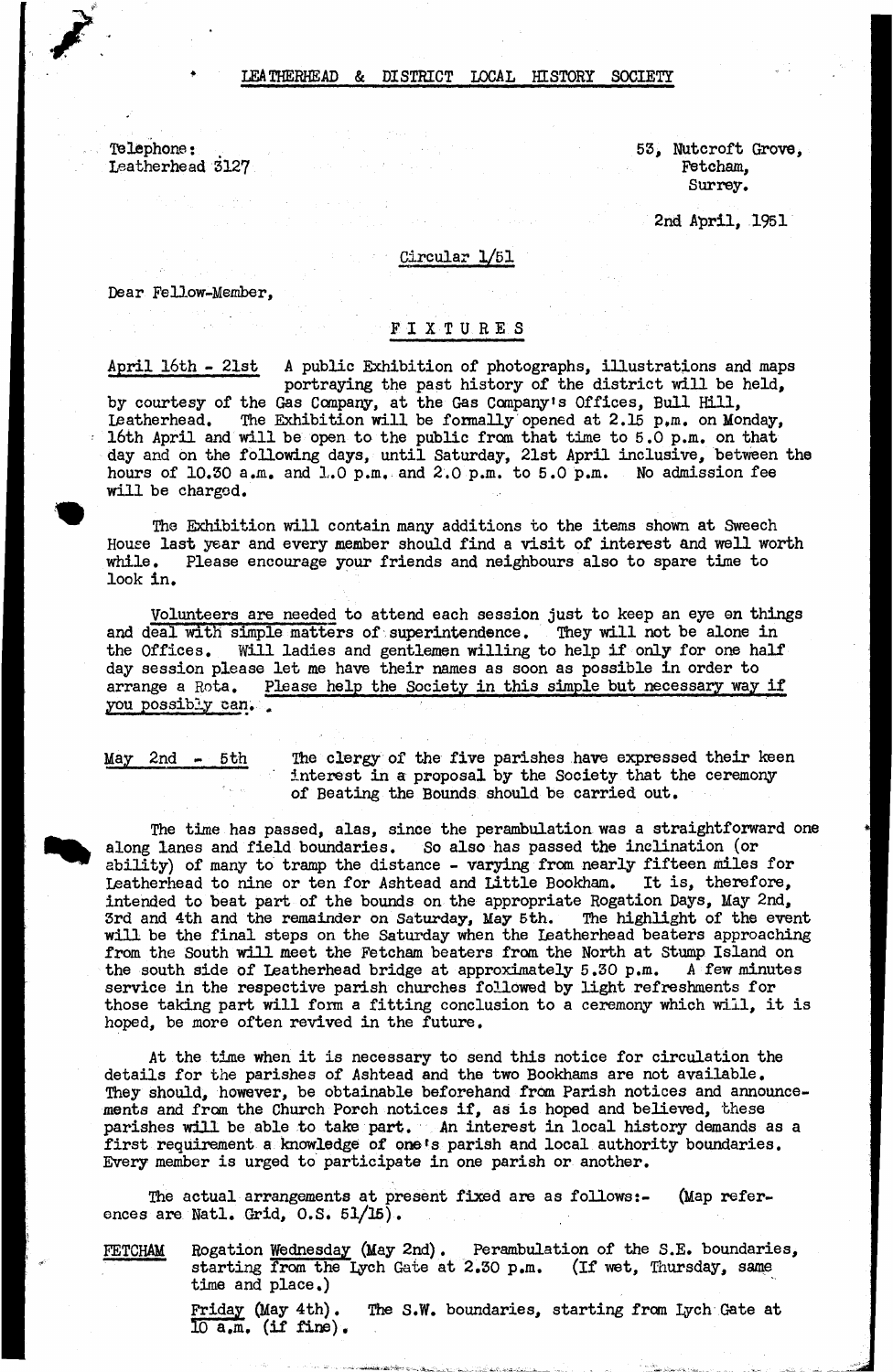Saturday (May 5th), The N. boundary started from the Mark Oak, Stoke Road (Eastern edge of Bookham Common) at 3.30 p.m. Map ref. 13505685. Latecomers can join at Cannon Court Farm, Fetcham, at 4.30 p.m. (approx.)

LEATHERHEAD Thursday (May 3rd). N. and E. boundaries. Meeting place and time to be announced in Church Notices and in Porch,

> Saturday (May 5th). S. and W. boundaries. Start at 3.15 p.m. at point on Headley Road 50 yards north of entrance to Headley Court (800 yards south of Pebble Lane). Map ref. 19555565, Latecomers can join at 4,0 p.m. (approx.) at the bridge over the R. Mole 200 yards north of the Priory (Norbury Park Farm), map ref. 16875432.

Saturday, June 9th A coach trip to Farnham to go over the Castle, the Retreat House and the Bishops<sup>1</sup> Palace. Start from The New Bull, Leatherhead at  $2.15$  p.m.

The charges per person will be:-

| Coach     |     |
|-----------|-----|
| Tea       |     |
| Tips etc. |     |
|           | 7/6 |

All applications should be sent to me, stating the number of persons and whether for transport or tea - or both.

General Note; For the benefit of new members the following is repeated.

Owing to the great difficulty in obtaining transport, and to avoid the, sometimes awkward, necessity of having to collect expenses during the course of an outing, members are asked to forward with their application for a place the amount of any charges indicated in the Fixture List. For all applications accepted a receipt will be given which will serve as a Reserved Ticket and will give the time and place for boarding transport where provided. The receipt will similarly reserve tea where desired.

If the transport booked becomes filled up every endeavour will be made to obtain supplementary vehicles: But EARLY APPHCATION IS ESSENTIAL.

It will be much appreciated if any Member who intends to use his own car will notify me if he is able and willing to take any passengers. Such members should, in any event, send in the charge for any teas provided in which they wish to share.

Saturday, July 14th A visit to, and tea at, the Old Barn, Burford Bridge, followed by a talk on interesting features in the neighbourhood. Meet outside the Burford Bridge.Hotel at 3.45 p.m. Charge for tea will be 2/6. Please apply to me for tickets at least 5 days beforehand.

Details of fixtures for August and September will be circulated later.